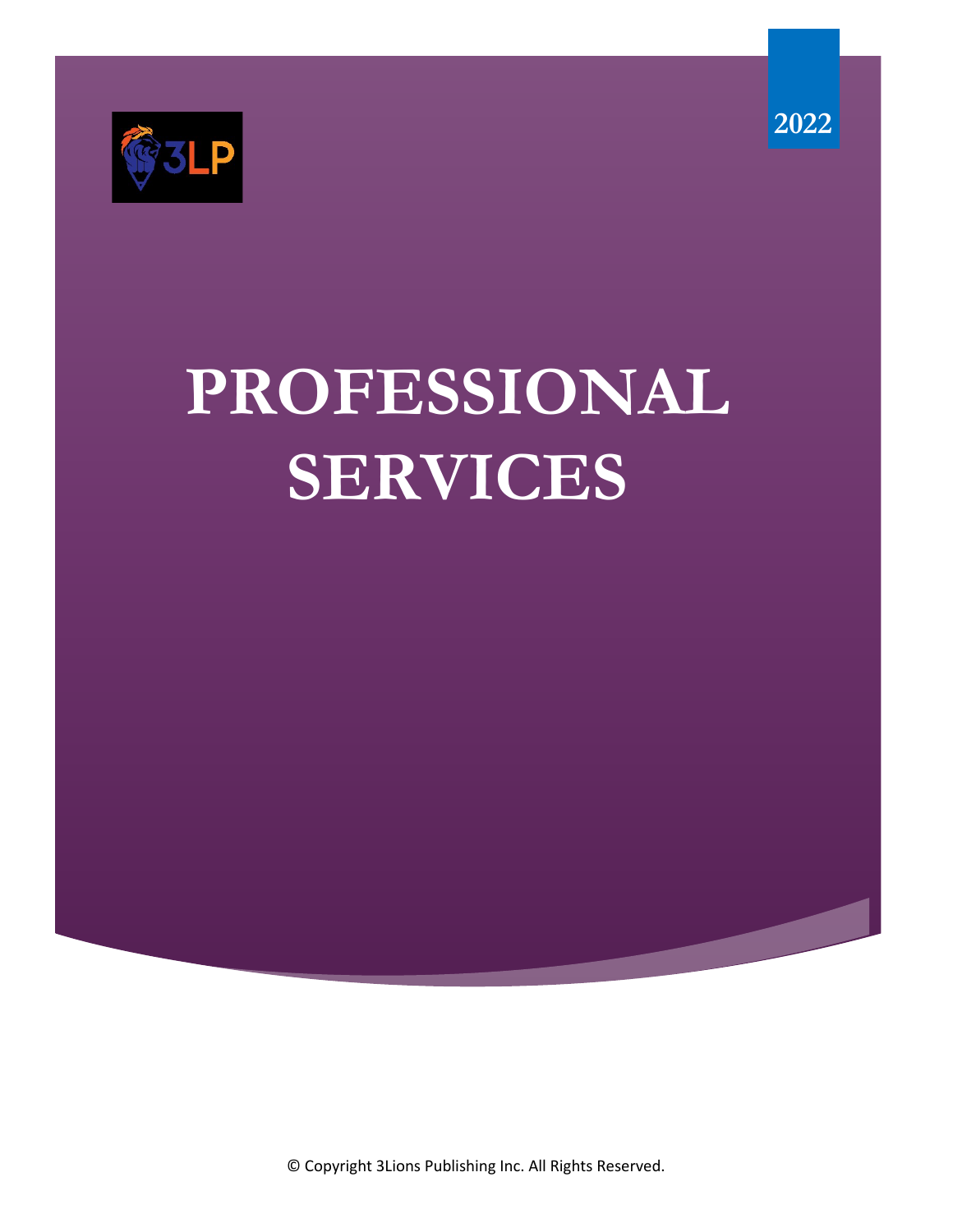## **Professional Services**

### **Contents**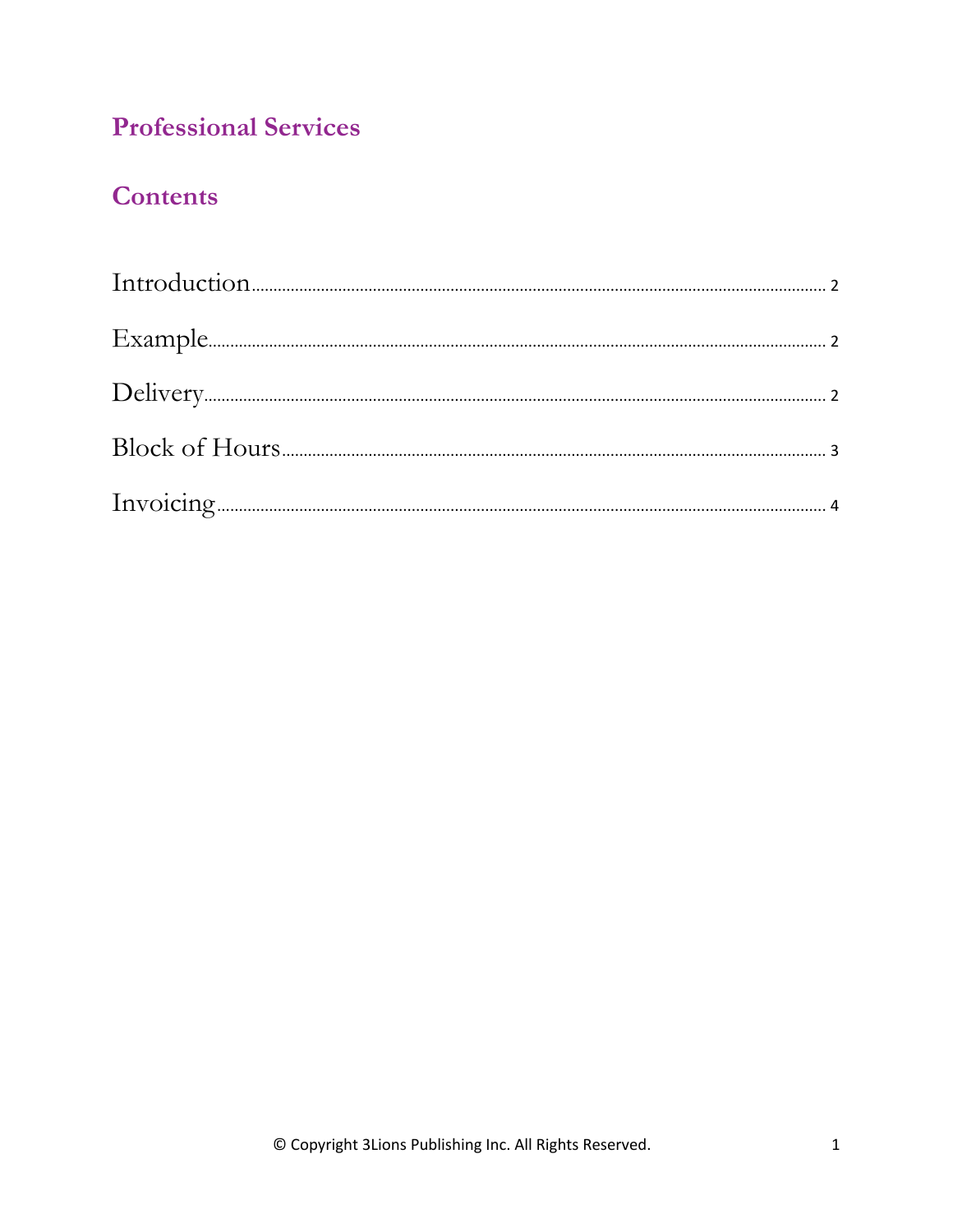#### **Introduction**

We provide professional services in blocks at a time. The minimum is a ten (10) hour block of time at \$125.00 per hour. This is the one of the most competitive, if not the most competitive, professional services rate for this type of work.

The money will be deposited and kept in the Digital Business Law Group's ("DBLG") trust account for each client. If we help you complete the task in less hours, then the money remaining in your trust account is guaranteed to be returned to you within ten (10) days. DBLG functions as a fiduciary for 3Lions Publishing, Inc. ("3LP)".

However, if the project takes more time than you expected you will need to purchase an additional ten (10) hours and update your trust account with DBLG before we continue with the engagement.

#### **Example**

Assume you need help getting through the Security Rule's Contingency Standard, even though 3LP provides a Contingency Framework for you as part of our Subscription in our Curated Content Library, you may not have a clear understanding, expertise, or bandwidth to complete it without some help.

Providing professional services can be an efficient and effective way to provide assistance. Purchase of additional hours is always optional. Many of our clients have struggled with remediation for their mature compliance program<sup>1</sup>, and we make these services available to fill that gap. With a mature compliance program<sup>2</sup> your organization may reduce the amount of a civil monetary penalty ("CMP") levied by OCR if you meet the requirements of the HIPAA Safe Harbor Act. The Safe Harbor Act requires use of recognized best practices, like NIST best practices which is used to provide privacy and security best practices for all U.S. government agencies.

#### **Delivery**

The delivery of services will be performed by a subject matter expert ("SME") on the Rule in question (Privacy, Security, Breach Notification etc.). Our SMEs are trained using the most rigorous certification process in the industry. An SME must perform well enough to meet 3LP's high standards for acceptable completion of the program.

<sup>&</sup>lt;sup>1</sup> See the data sheet on this topic

 $<sup>2</sup>$  Ibid</sup>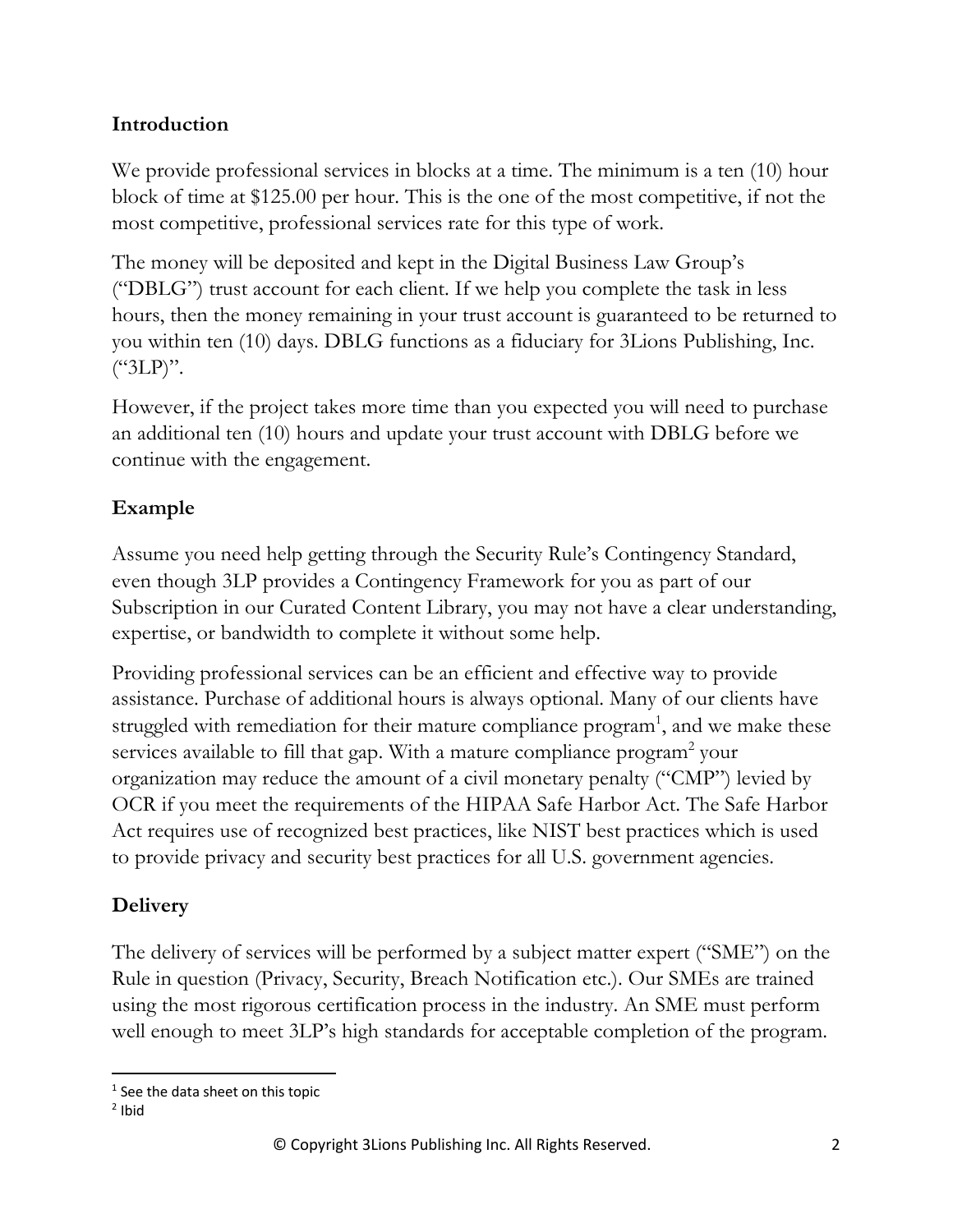All professional services delivery is conducted virtually through GoToMeeting, which has robust screen sharing and other functionality that securely facilitates the learning process. When a client purchases a block of hours the client is driving the project. 3LP staff is available to answer questions, and to anticipate and provide guidance for further remediation efforts.

For purposes of the proposed Privacy Rule, 3LP developed a complete professional service offering where 3LP drives the project to ensure success. We call this offering our Enterprise MVP Jumpstart ("Jumpstart").<sup>3</sup> With the latter, 3LP drives the project with a rigorously developed methodology in a 40-hour time frame over an approximate three (3) week elapsed time frame. <sup>4</sup> We address the three most insidious and disruptive requirements of the proposed Rule with your staff participating in the process. For example, one of the deliverables of the Jumpstart is training key organizational stakeholders on our Enterprise MVP solution. Blocks of hours provide meaningful assistance to improving the maturity of your program as needed.

However, the following list of deliverables are only available via the Jumpstart for the proposed Privacy Rule:

- 1. Modifications to process diagrams and ensuring that our legal/process frameworks are not broken by same.
- 2. Education for inside/outside counsel to better understand the legal standards promulgated and the impact of same on healthcare process decisions.
- 3. One-on-One interviews with key stakeholders.
- 4. Training of an internal project manager outside of group training.
- 5. A facilitated session to arrive at consensus among key stakeholders.

When purchasing blocks of hours, we do not provide these deliverables. The reason is if your organization starts making changes to vetted legal/process decisions then we can no longer guarantee the validity of the entire solution. **When you make these kinds of changes, through a purchase of blocks of time. it becomes your responsibility to ensure the solution remains valid and legally defensible**.

#### **Block of Hours**

Hours can be purchased, excluding the instance mentioned above related to the Jumpstart, for any compliance issue that a particular client may be struggling with. Often, because our curated content is vast, we have remediation documents available

 $3$  See the data sheet by the same name.

 $4$  Ibid.